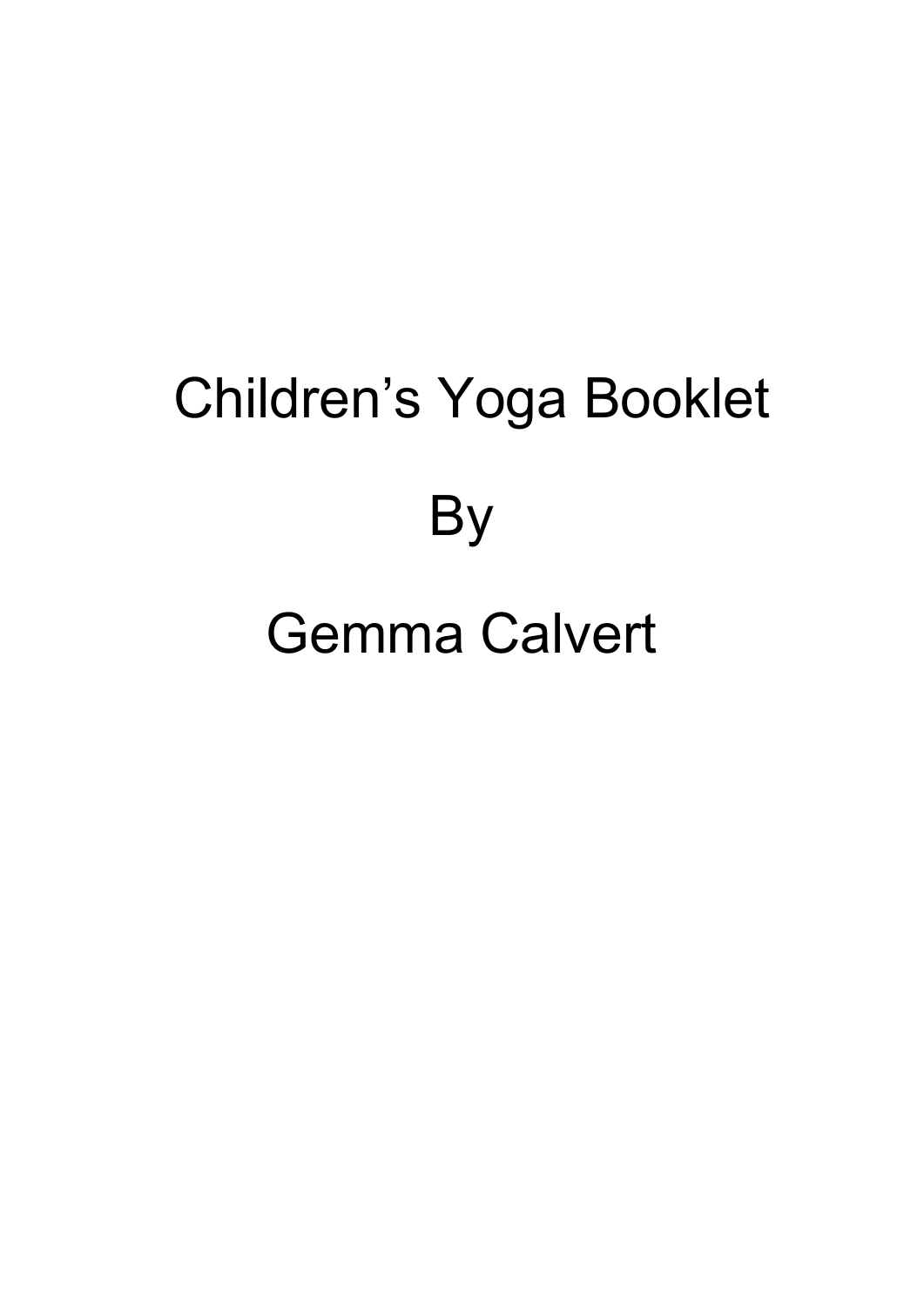### Basic yoga poses – suitable for all ages

Mouse – Start on your knees. Push your bottom down to your heels (feet relaxed) and put your head to your knees. Hands go on or by your feet. This pose is always great to begin with. It is very calming pose and encourages children to be quiet.



Lion – Start in mouse pose. Reach up, lift your bottom off your heels and reach your arms right up to the ceiling. Make sure your feet are relaxed. Roar as you reach up! This pose is great to release energy and allows children to be noisy when you ask them to.

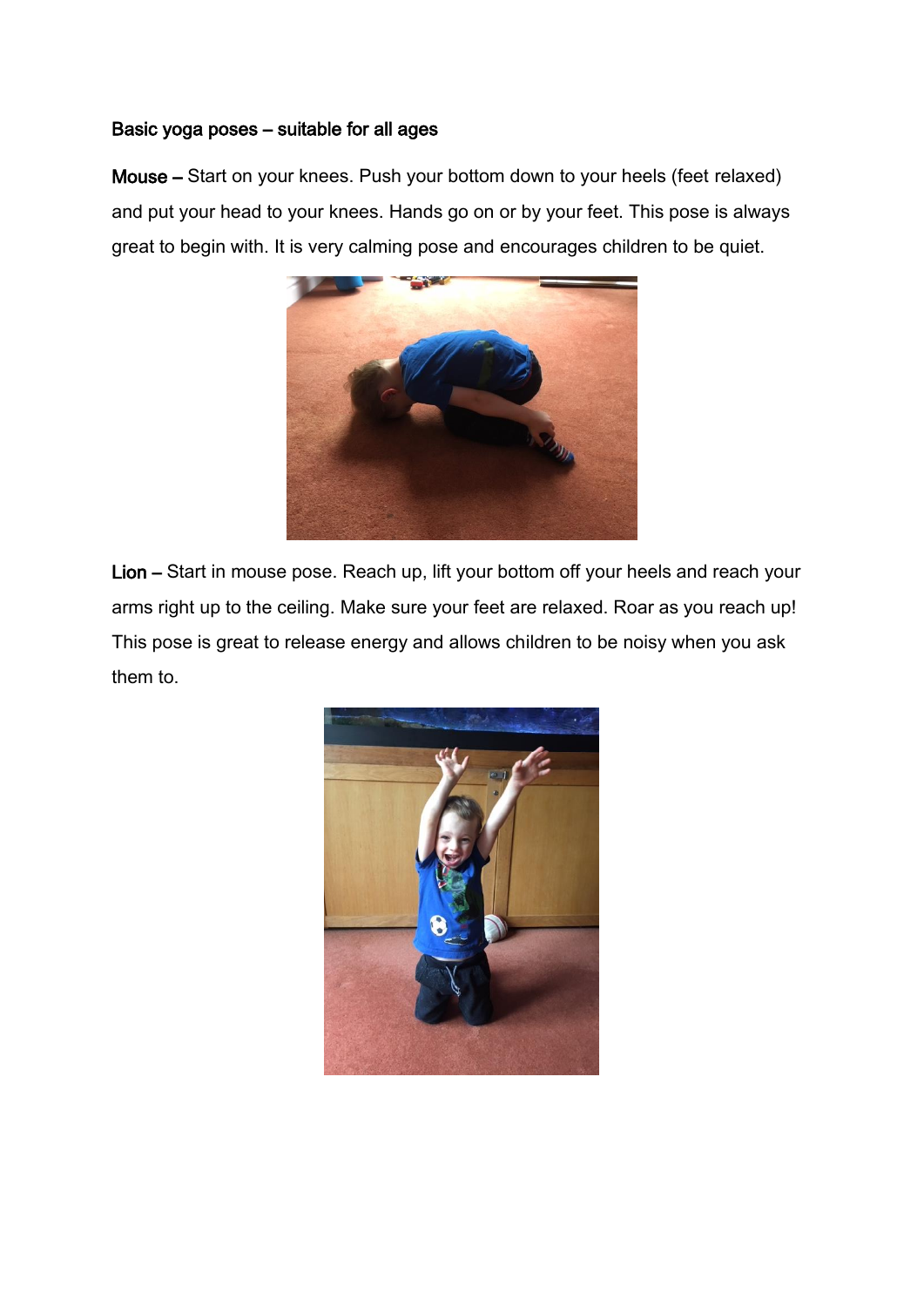Mouse to lion is a great wake me up or good to use after wet play time before you start work. It doesn't take up much room and you can do on the carpet before you start working. It allows the children to release their extra energy - repeat 5 times then on the last one instead of roaring, shout 'we're ready to work' and then stand up and back to your seats.

Sad Cat, Happy Cat – Start on your hands and knees. Place your hands under your shoulders and knees under your hips. Draw your chin to your chest and draw your belly button in towards your back so your back becomes rounded. Then lift your head and drop your back so that it dips. Repeat 5 times.





Sad cat, happy cat is great to improve range of motion in the back (flexion, extension through the spine). Younger children will struggle with the hands and knees concept and will often put their heads on the floor.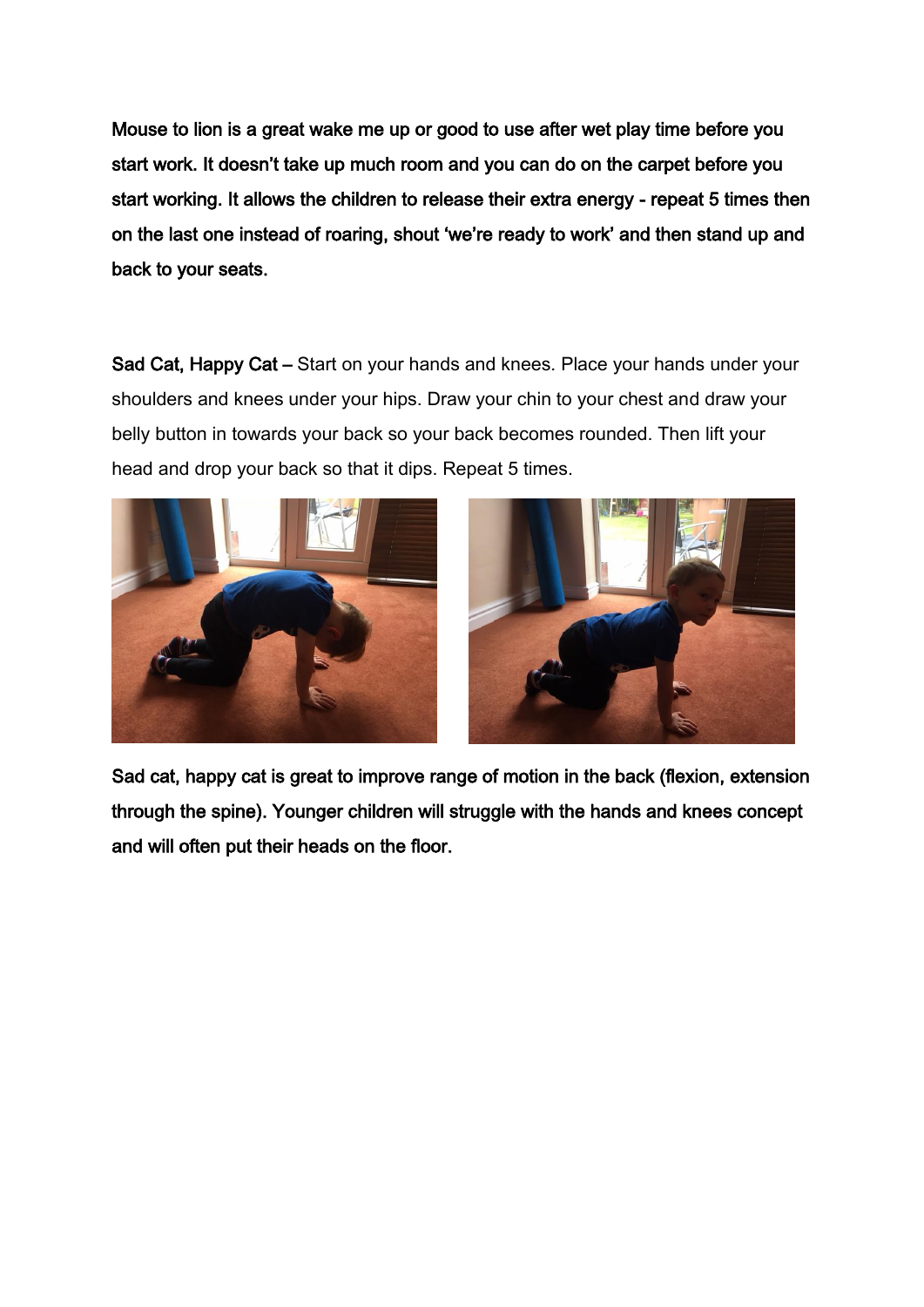Camel – Start on your knees with your bottom lifted off your heels. Place your hands on your feet and keep your bottom lifted from your feet. Drop your head back so your tummy forms the camels hump.



Younger children will struggle with camel pose as their limbs may not be long enough. If it is easier, they can place their hands on the floor behind them and then lift their bottom up and progress from here.

Dog – Hands on the floor roughly underneath your shoulders. Bottom in the air, legs as straight as possible and pushing your heels down into the floor. This is a great stretch for hamstring flexibility – important especially for boys (generally less flexible in hip/leg area).

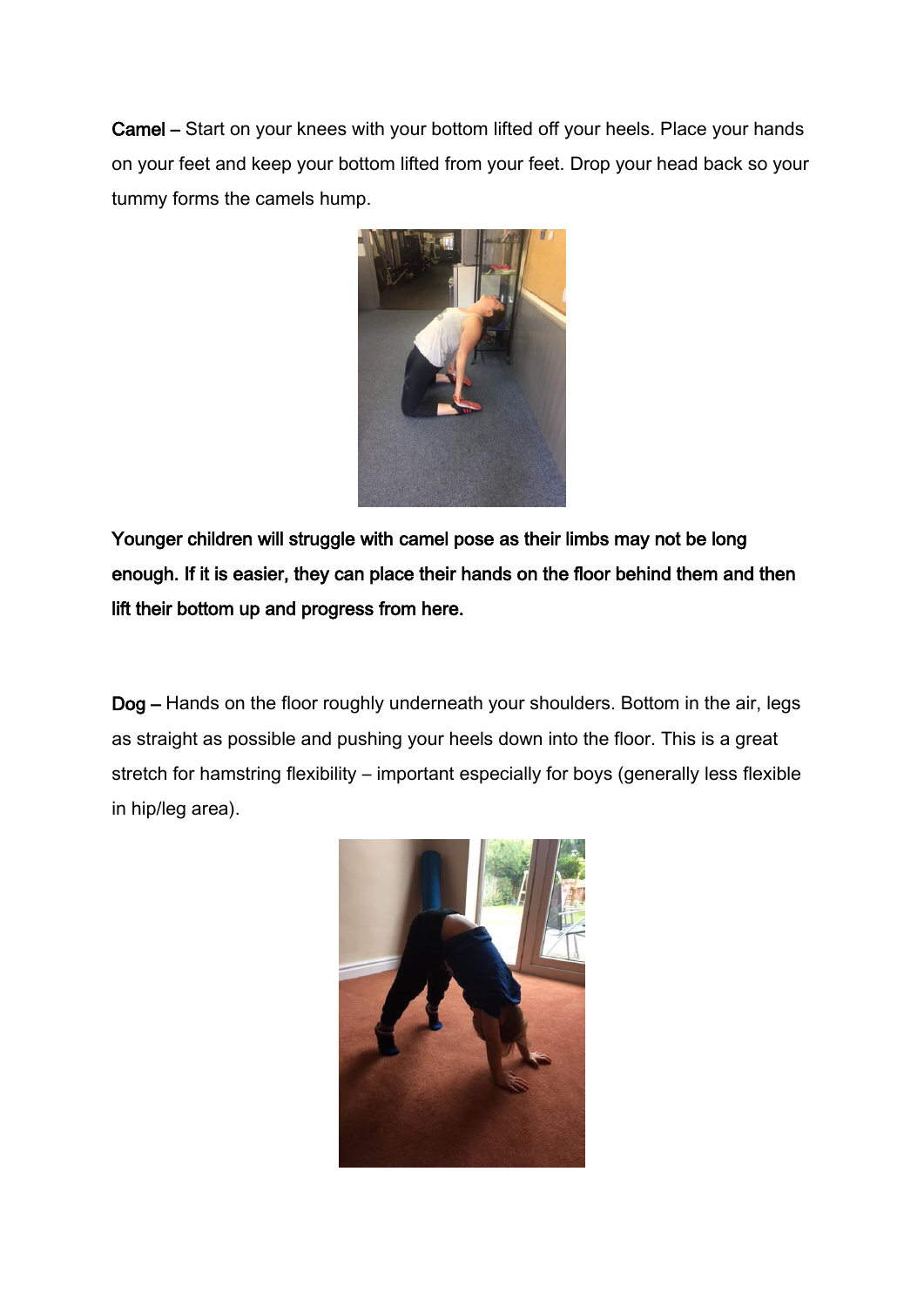Snake – Lie on your tummy with your legs straight and feet relaxed. Push your arms up so they are straight and lift your head up. Try to keep your hands under your shoulders.



Try to get the children to practise going from dog to snake in one move – they should only drop their hips and relax their feet.

Seal – Begin in snake pose. Keep your arms straight and just bend your knees so your feet go towards your head. Tip your head back to try to meet your feet.

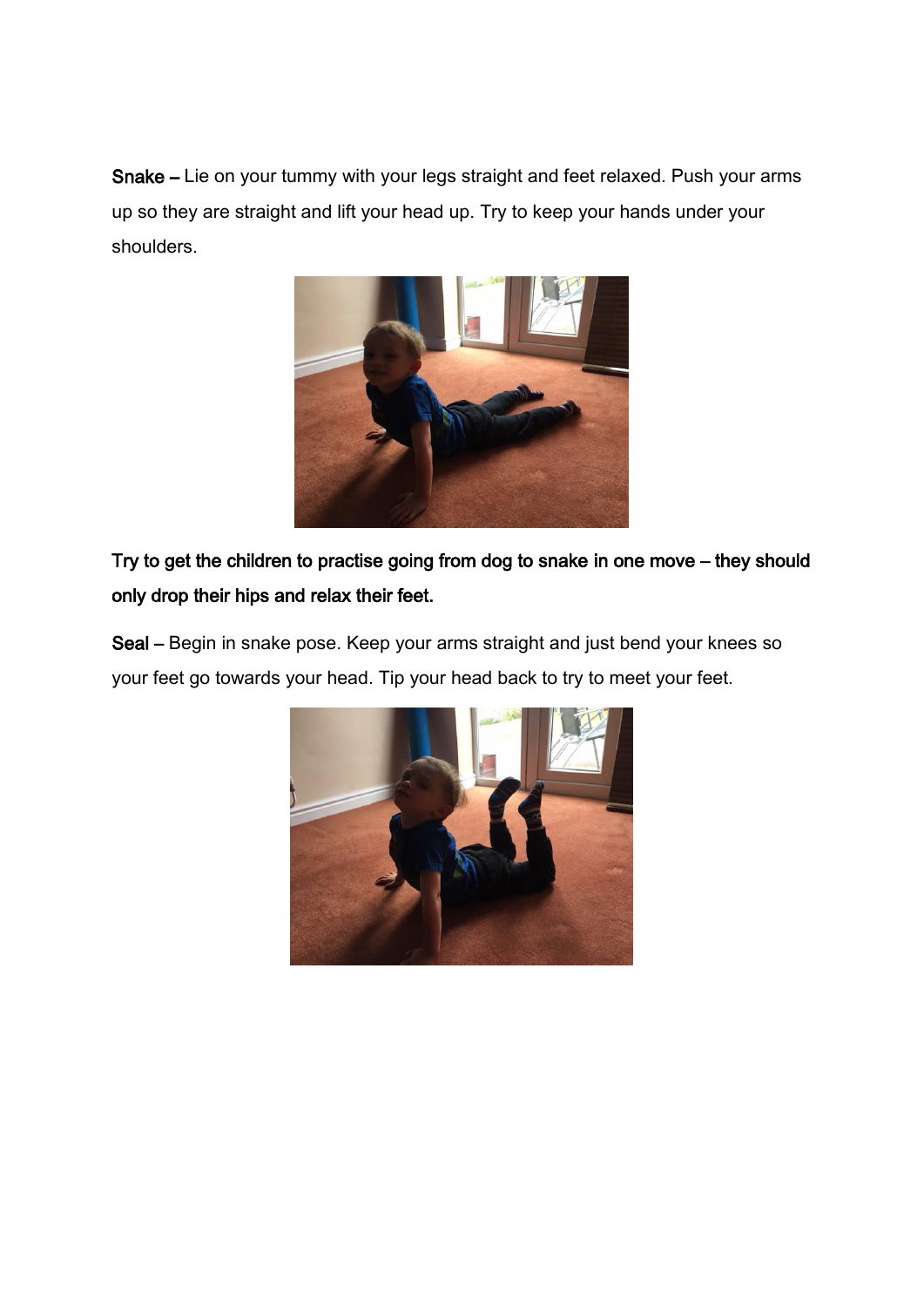Rocking Horse – Lie on your tummy. Take hold of your feet with your hands and lift your head up off the floor (shoulders and chest too if you can). Hold the pose then rock side to side and backwards and forwards.



Snake – seal – rocking horse is a great sequence for improving lower back flexibility and range of motion. Requires good core strength too.

Butterfly – Sit on your bottom with your legs bent and the soles of your feet together so your knees drop out wide. Start moving (flapping) your legs and then add in your arms. Fly slow and fast. Where can you fly too?

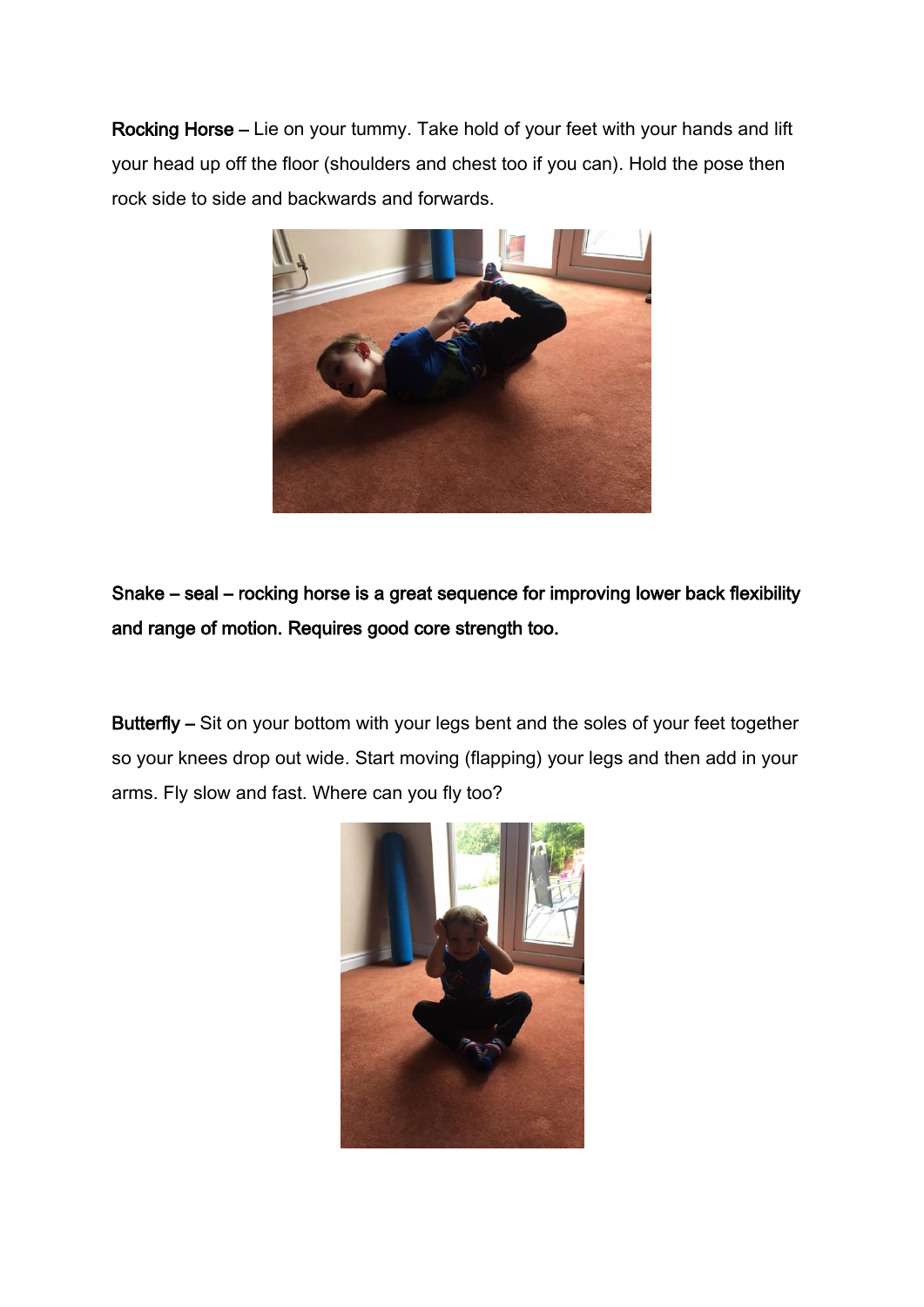Turtle – Sit on your bottom with the soles of your feet together and your knees dropped out wide. Place your hands through the inside of your legs and slide them through. Push your nose to your toes.



Butterfly & Turtle are great poses to do on the carpet in class too as they don't take up much space. You can do with shoes on too.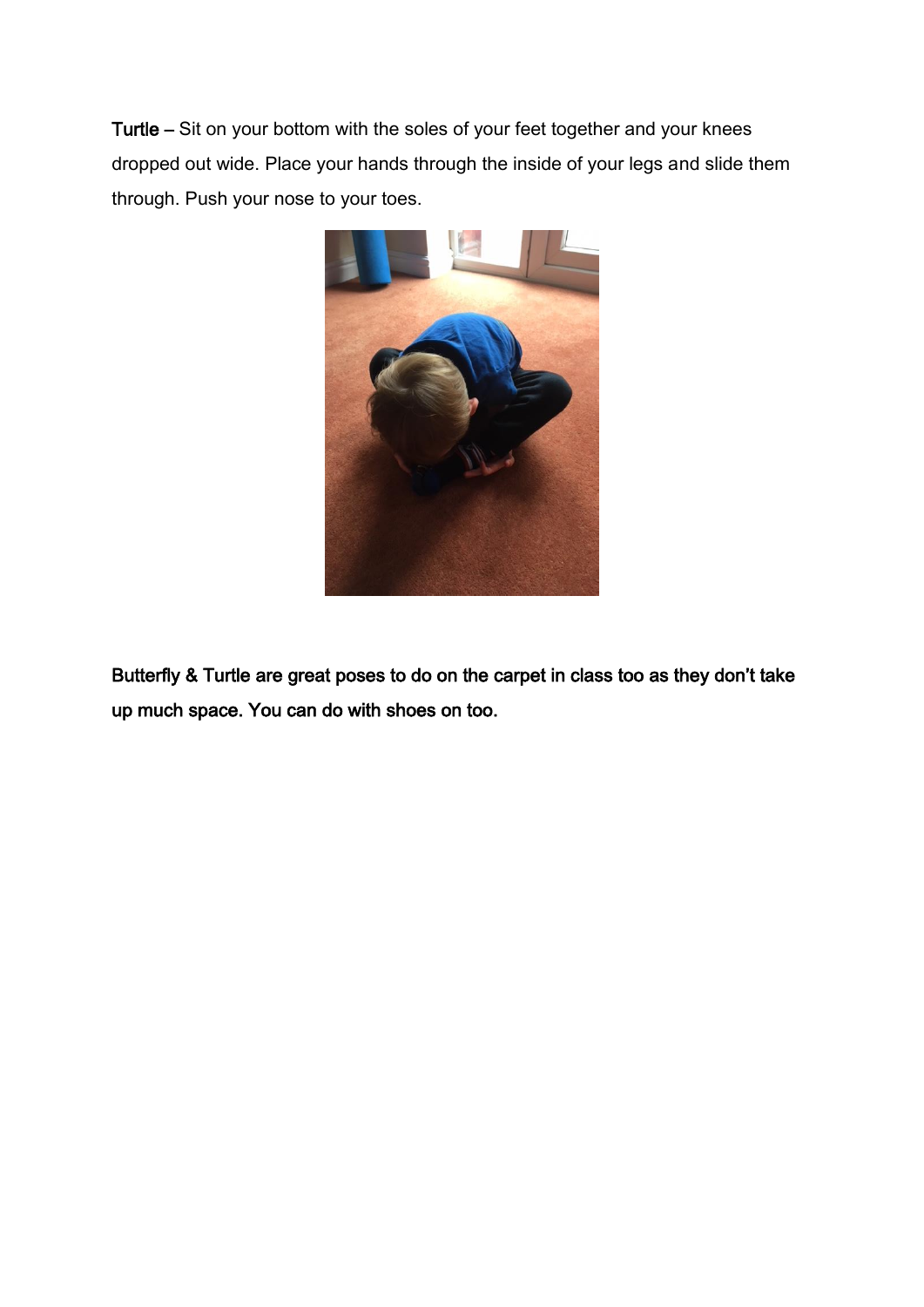Blue Whale – Lie on your back with your head relaxed on the floor and your arms out by your side. Bend your legs and keep your feet on the floor. Then lift your bottom up off the floor and go into a bridge position. From here, lift one leg up to the ceiling (water spurting out of whale). Repeat the other side. This is a great core strengthening pose.



Dragonfly – Lie on your back. Go into a shoulder stand and then cycle your legs like you're flying. Use your hands to support you if needed (this is fine if it helps to lift you up high enough) or hands can be flat on the floor. We want your bottom and most of your back to be lifted. This is a great core strengthening pose.



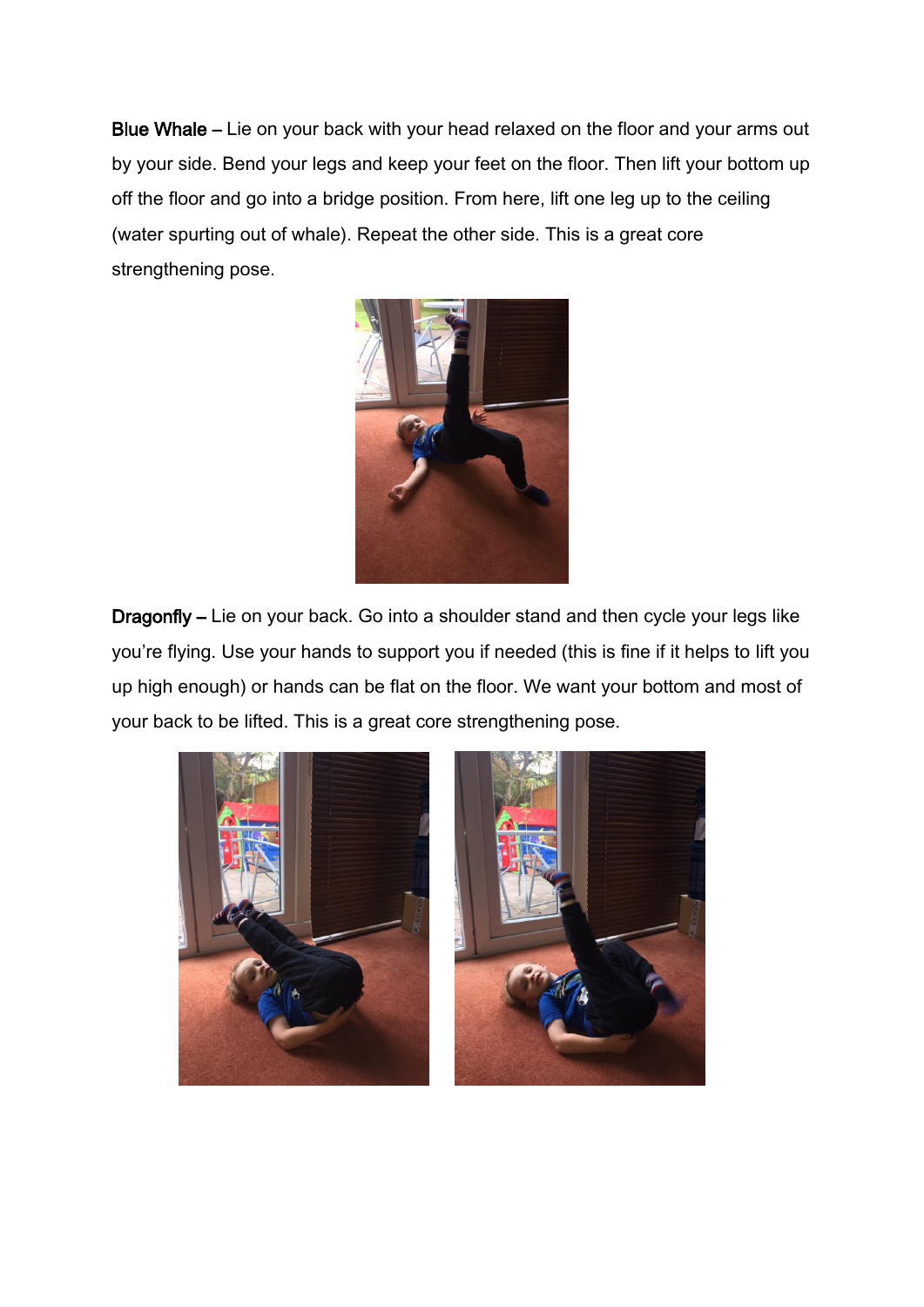Frog – Start in a standing position. Crouch down so your legs are bent, and your hands are on the floor. Jump up like frog then back down into the start position. Repeat 5-10 times. Great to practise counting/times tables/counting in different languages. This is a re-energising pose and good to do in between practising balancing poses.



Balancing poses – Help improve core strength and concentration. Make sure you are standing still, not moving your head, lips are closed, and you are focusing on an object.

Flamingo – Standing up on your feet. Lift one foot off the floor and take your arms out wide. Repeat on the other side.

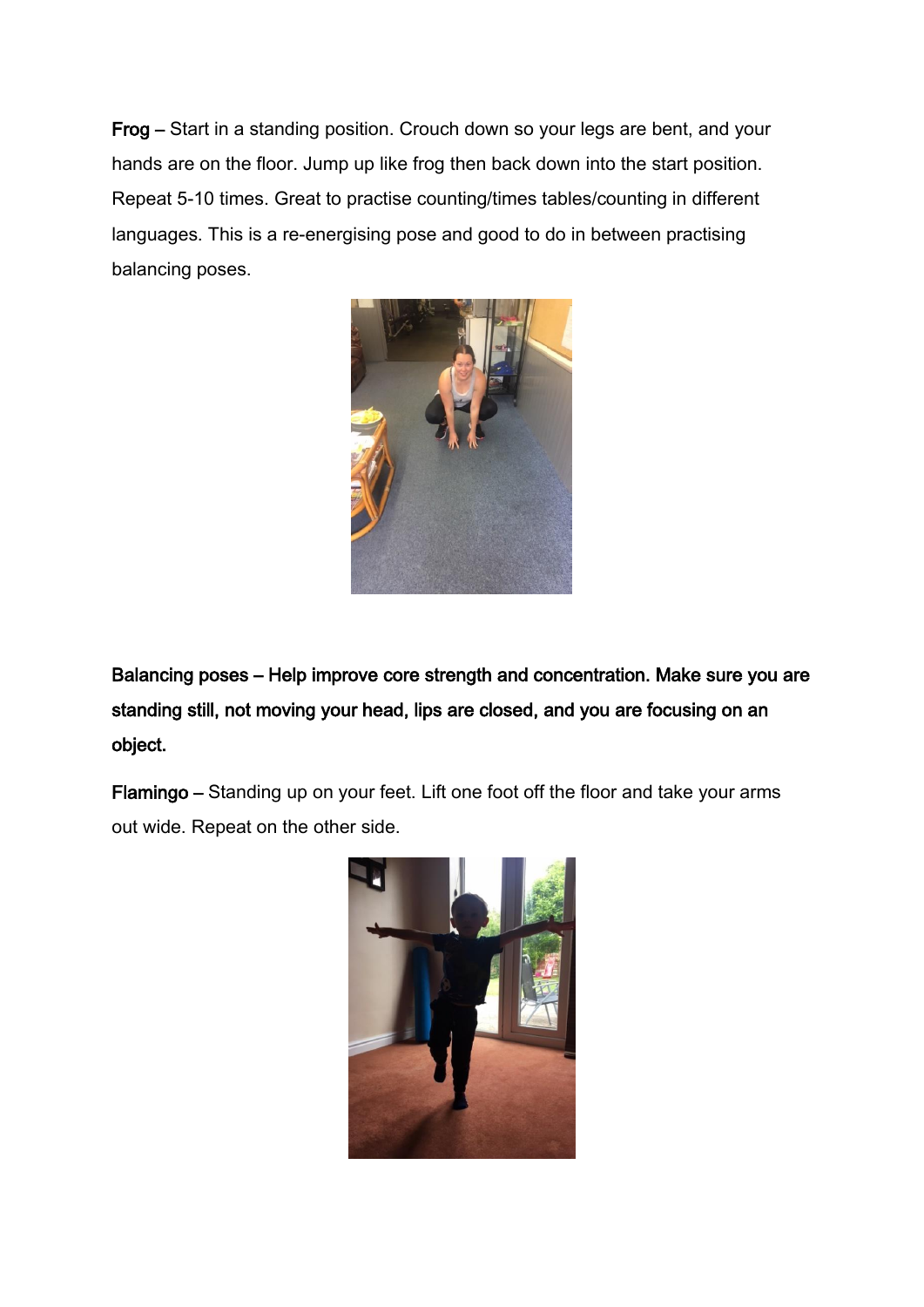Tree – Standing on your feet. Place one foot on the inside of your opposite leg. Place the palms of your hands together. When your balance improves, grow your tree so your arms reach up to the ceiling. Repeat on the other side.





Aeroplane – Start standing. Lift one leg off the floor and extend it backwards. Take your arms out wide in line with your shoulders. Repeat on the other side.

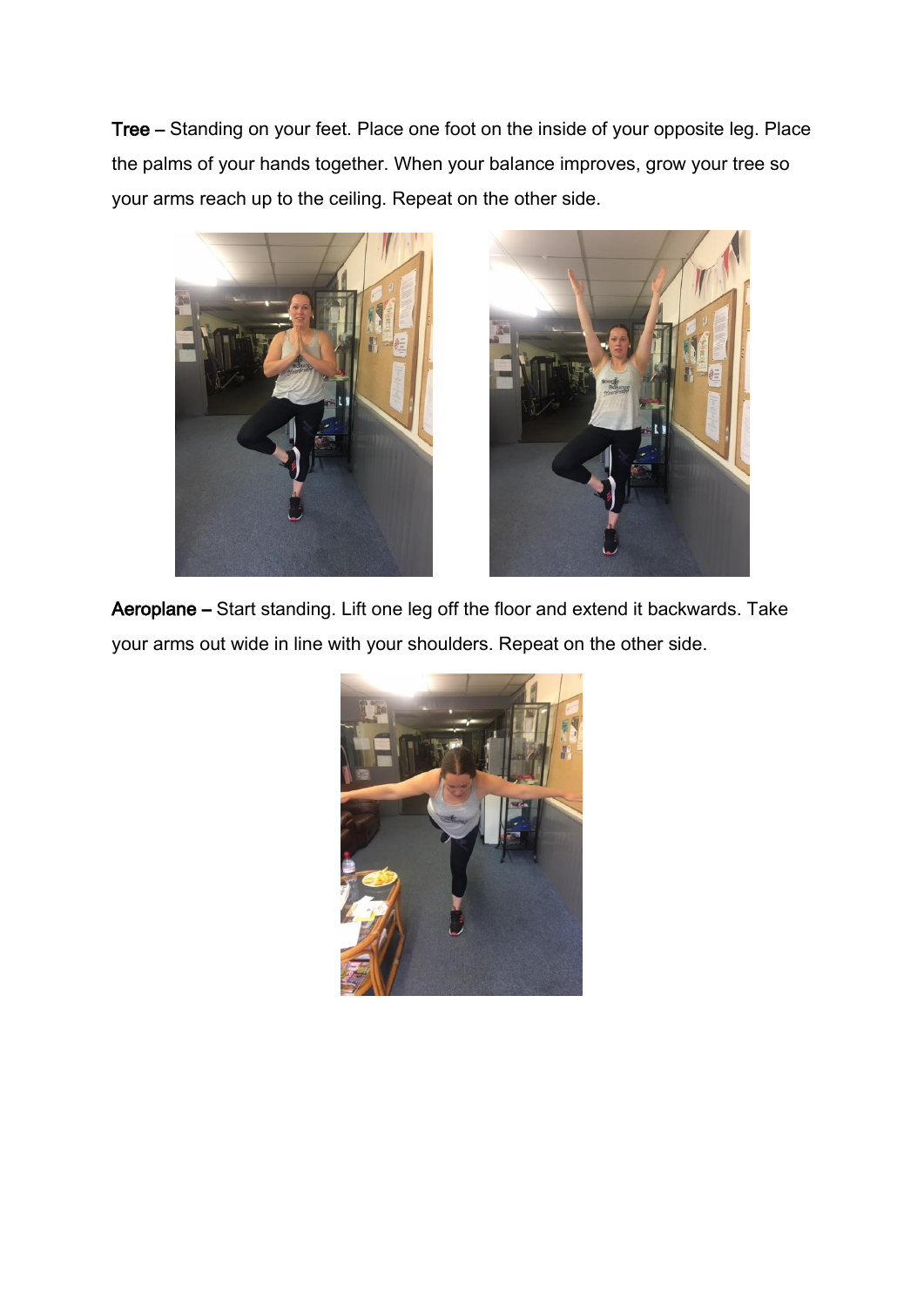Pizza – Sit on your bottom with your legs out straight in front of you. Make sure your legs are together and your knees don't bend. Your legs are the pizza dough. Begin by spreading tomato sauce on your legs then add on grated cheese. Then choose your toppings! Allow children to pick their own toppings and try to put toppings in between your toes. Once your pizza is cooked, eat it up! Take hold of one leg using BOTH of your hands and pretend to eat your pizza up. Try not to put your hands on the floor whilst doing this is engage your core muscles.



This is a great cool-down activity and stretch to use at the end of your PE lesson. You can also make cakes/birthday cakes and ice cream sundaes using your legs!

Polar Bear – Start in a mouse pose. Place your hands round your nose (your nose is in the snow) and turn your feet out. Try to push your bottom down to your heels.